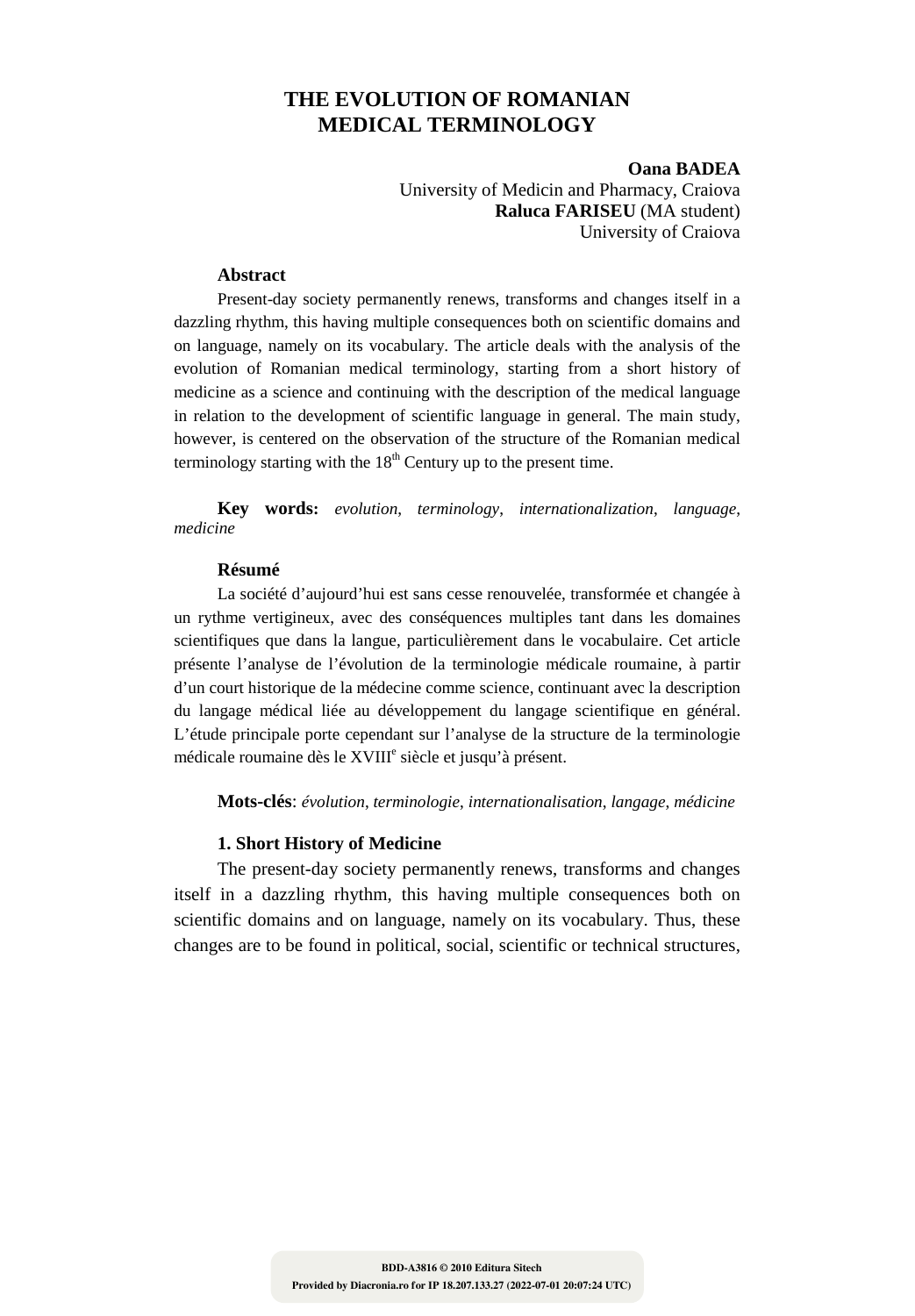and in people's mentality as well, and, as a consequence, there have emerged terms that reflect novelty, either created within the Romanian lexicon or borrowed from other international languages, such as English, French, German or Spanish.

The specific terms of a scientific domain, either numerous or not, contribute not only to the active enrichment of the vocabulary of a language, but also to the modernization and civilization of that society by using this updated vocabulary. As Deroy himself stated "there has never existed a totally isolated language, without any borrowings" (1956: 5). Some of these borrowings have passed the test of time, others completely disappeared, while others have adapted and developed following the patterns of the Romanian language. Still, despite the continuous enrichment of the Romanian language in point of vocabulary, its grammar structure has preserved its mostly Latin nature.

All that has been mentioned so far has a correspondence in the medical field, with its specific terminology, as well. We will present a short history of medicine in order to better understand the differences among the various historical periods, since early times. Without this progress, nowadays the society would not be so rich scientifically, spiritually and, why not, linguistically.

Medical knowledge must have appeared ever since the Medieval Age. But, in fact, Greeks, Romans and Egyptians were the forerunners of medicine. Thus, Hippocrates, who lived in ancient Greece, was considered "the Father of Medicine" as he was the first scientist ever who established the bases of medicine, approximately 400 years BC. The medicine knowledge in ancient Greece was gathered in *Hippocrates's Collection* that comprised over 60 books written over a period of 150 years. Due to the long period of time passed, it is not known for sure who wrote most of these books. Hippocrates advised doctors to keep in mind the specific symptoms of a disease in order to analyze them every day after. Hippocrates's ideas were spread all over the East of the Mediterranean Sea, thus offering vast study resources to historians. Unlike the priests, who were convinced that diseases were caused by Gods, Hippocrates and other doctors of that time supported the idea that all illnesses had natural causes.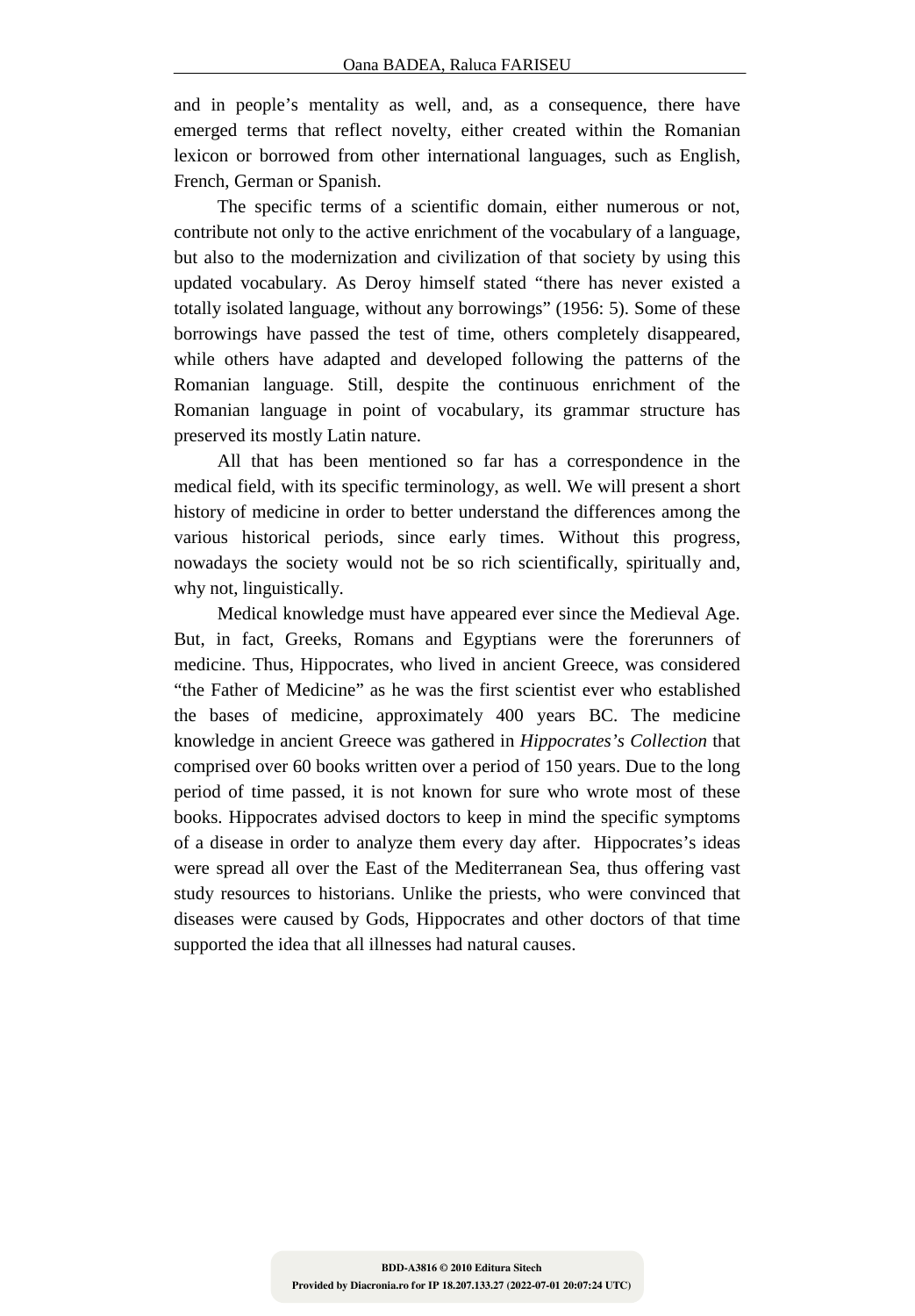After the period of ancient Greece and Rome there was not registered any significant progress in medicine until the  $17<sup>th</sup>$  century. Starting with the 14<sup>th</sup> Century, more and more often there were practiced organ dissections within the various medical schools, like the University of Montpelier. The numbness of the medical progress could also be due to the role that the Catholic Church played. Therefore, as far as medicines and treatments were concerned, clergymen did not always agree with them, as they said certain diseases were punishments from God. Starting with the 1900s, there was recorded a visible progress in medicine. World War I acted as a stimulus for worldwide progress, which also continued after the war. The same thing happened after the end of World War II. Despite all these, there could not be found efficient treatments for various infections caused by germs or viruses. For example, the high mortality rate (twenty million people) recorded at the end of World War I after a flu epidemic.

After World War II, there began a real expansion regarding the medical technology and healthcare techniques, as well. Thus, there were developed X-ray investigations and microscopes, allowing a more detailed analysis of the human body. We may also mention the discovery of insulin, so useful in ameliorating the health state of patients suffering from diabetes mellitus. Another major progress may be considered the one regarding the discovery of vaccines for childhood diseases that used to be fatal not long ago – as measles or chickenpox. There were elaborated amniocentesis tests during pregnancy that help diagnosing congenital malformations or the Down syndrome. Among other discoveries within modern medical sciences, we should mention: contraceptive methods, the results of the study of the DNA, better or more efficient medicines (as penicillin for tuberculosis or cytotoxins for cancer treatment), heart surgeries, the dialysis process, the use of laser in almost every type of surgery, cardiac valves and, last but nor least, the possibility of performing the transplant of organs or stem cells. Still, the greatest challenges for medicine scientists remain the cancer and the HIV virus, even though many discoveries have been made as far as these two deadly illnesses are concerned, thanks to the use of treatments for health improvement, since a complete recovery is not possible (yet).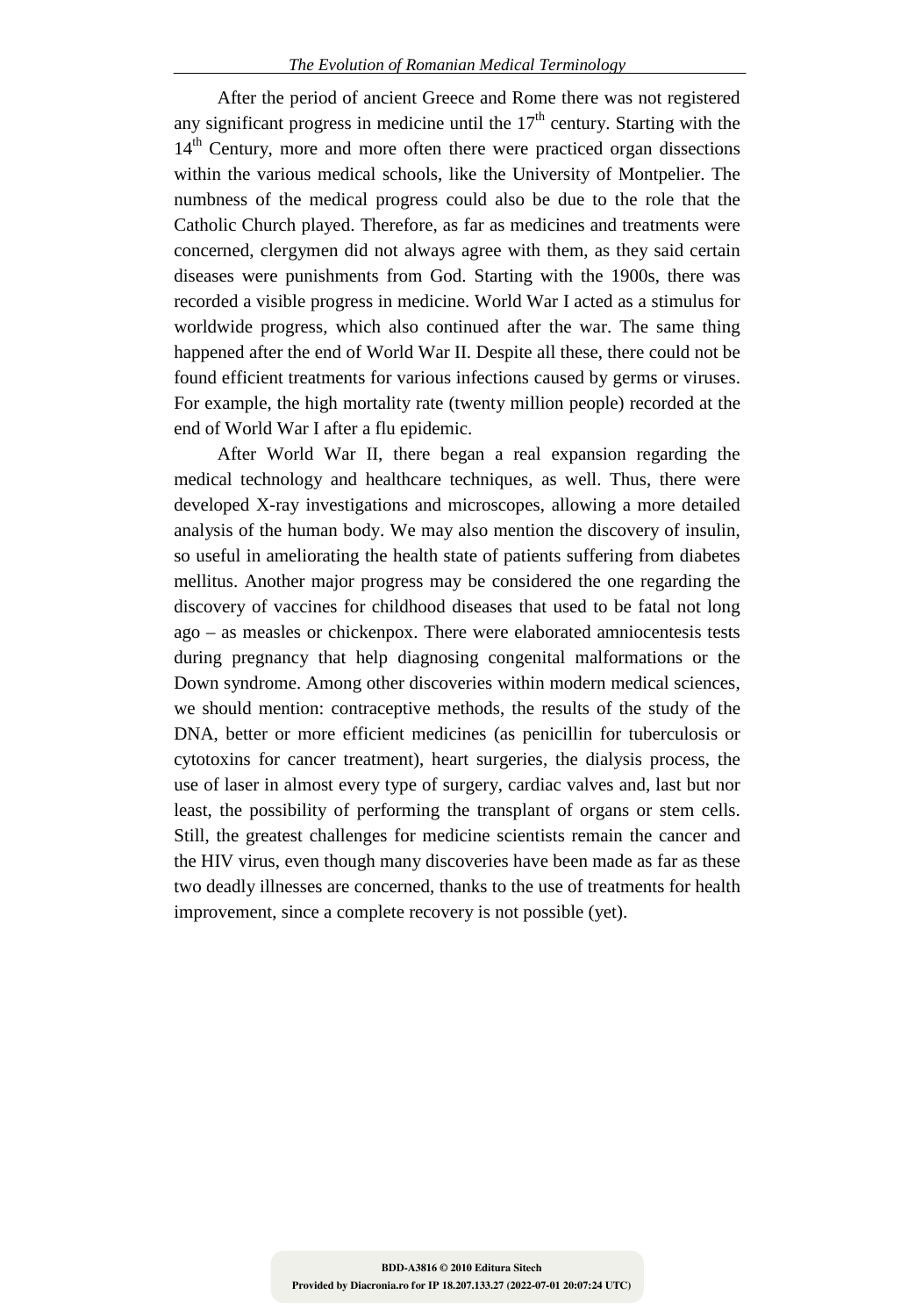Obviously, there is a great difference between the medical progress before World War I and the present-day situation. Anyone would have expected a medical evolution, but what has happened in the last 60 years represents huge steps not only for medicine but also for the whole humanity. And it is almost a certainty that the medical progress will continue, maybe more rapidly than we expect.

We considered necessary to present this short history of medicine in order to best illustrate the part that medicine played in the development of the society. Alongside this scientific progress, we will see that the specific medical language used in the course of time has undergone tremendous changes, thus becoming a complex and ever interesting one nowadays.

## **2. Evolution of the Medical Terminology in Relation to the Development of the Scientific Language**

As far as medical research is concerned, one of the first manuscripts on a medical subject dates from approximately 1760-1770 (Coteanu, 1981: 183). In this material, there were described several illnesses and their treatment. Still, it is believed to represent a translation or a remaking, probably from Neo-Greek, with a difficult writing manner, not only because the author did not use an adequate medical specialized terminology, but also due to the fact that, wishing to make himself understood, he gave numerous explanations, some of these quite unnecessary. Thus, the language was burdened by using periphrases, by interrupting descriptions and, obviously, by complicating the structure of the sentence, leaving the impression that the latter did not have a concise ending: "Încuierea ficatului naşte încă altele şi gălbinarea, că, deacă să va încuia, adecă să va astupa, ficatul începe să să umfle şi băşica veninului ce stă deasupra lui, adecă cea primitoare de venin, să împresoară şi să strâmtorează şi să strânge şi uneori să astupă şi să încuie, măcare că fireşte (= în mod firesc, natural) trebuie să curgă veninul încet, încet din bășica aceea înlăuntru la mațe, ca să nu să închiză și să să strângă mațile, însă acest venin cu puterea lui lepădătoare ajutorează ca să iasă afară mistuirea ce să cuprinde în mațe și prisosul" (text communicated by Gh. Chivu, researcher at The Institute of Linguisitcs, Bucharest, p. 188).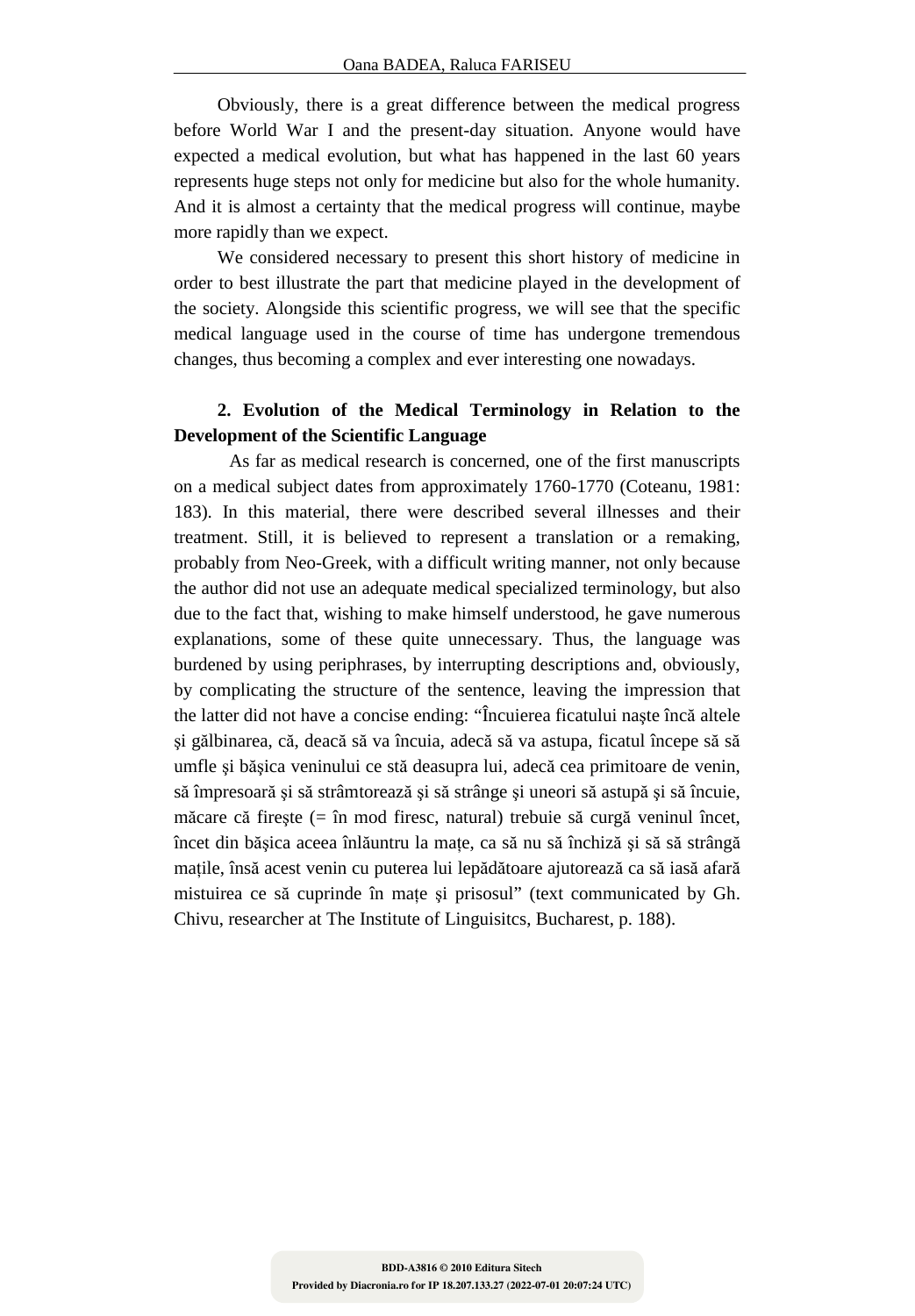Within the process of elaborating the medical terminology (especially at the end of the  $18^{th}$  century and the beginning of the  $19^{th}$  century), there could be noticed significant expressions, hesitations and difficulties. We present a text by Dimitrie Cantemir from *Istoria ieroglifică*, as follows: "Că precum o boală și o fierbinteală cât de putin în trup sau o durere cât de mică într-un mădulariu, tot trupul spre neadşezare şi pătimire aduce aşa neunire în politie și nevoință în cetate, ciuma și lângoarea cea mai rea, și trohana cea mai lipiciaosă iaşte..." (1978: 216). Next, we will see a medical text published nowadays, selected from a specialized medical review, Romanian Journal of Morphology and Embriology: "Scopul acestui studiu este de a analiza clinic, histopatologic și imunohistochimic un grup de pacienți dintr-o clinică de chirurgie generală. Markerii imunohistochimici au fost clasificati în functie de datele obtinute: analize pentru receptorii hormonali şi anticorpi specifici ovarieni: ER, PGR, CA125 şi CerbB-2, pentru proliferarea factorilor de analiză: Ki-67 şi p. 53, pentru excluderea diagnosticului: proteina S100 şi CK7" (2008: 329). We may easily draw the conclusion that two medical texts, from two distinct periods of development, illustrate in an obvious way the idea of progress, both scientifically and linguistically (i.e. terminologically) speaking. As Greimas stated, "The scientific language, being mainly designating and informing, is all built up" (1975: 39). We can find the same idea in Bachelard, too, but a little more suggestively put: "...the special language of science created alongside the discoveries is not a natural one..." (1986: 243).

At the beginning of the 19th century, medical sciences still had not come out from the era of looking for ways of expression, although medicine was one of the first sciences that entered the process of organizing the scientific language, together with mathematics. Only starting with 1840- 1850, these sciences, and others as well, had purchased and finally reached the means to combine the necessities of content with those of expressing specialized information in the Romanian language. But, even though we may consider the process of modernizing medical terminology a spectacular one, this did not mean the modernization of the style as a whole. As long as the new words had a scarce occurrence that needed to be glossed in a context, there could not be the case of a modern scientific style, although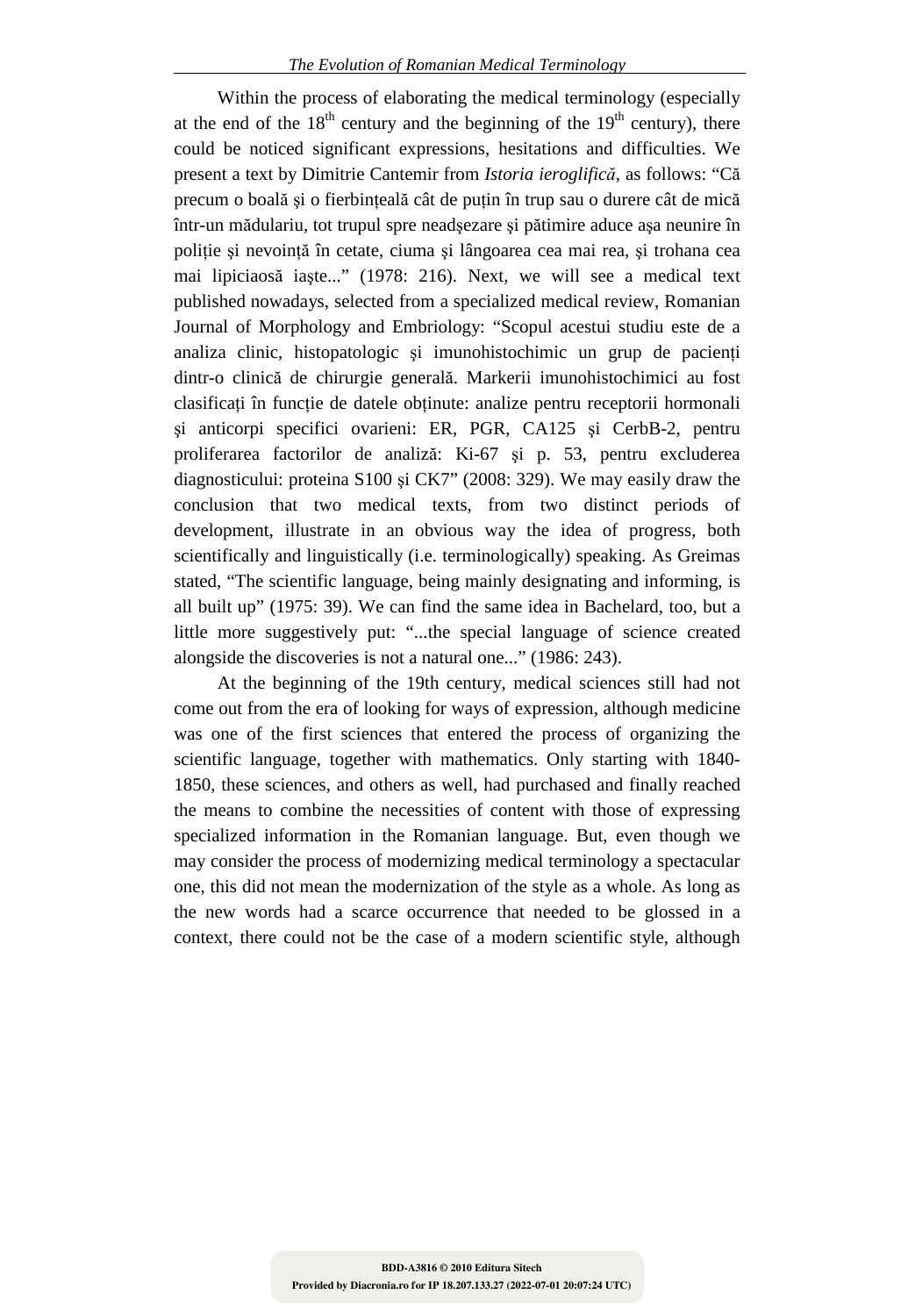Petru Poni made a huge step in this direction in 1869 in his *Course of Elementary Chemistry* – transl. (Coteanu, 1981: 195).

Actually, the development of the literary Romanian language starts with the first texts between the 16th century and the end of the 18th century, when the literary Romanian language was primarily influenced by Church Slavonic, followed afterwards by a period of assimilation of Latin and Greek borrowings (Ivănescu, 1980: 583). Subsequently, both literary language and scientific terminology had been going through a process of neologization, mostly with elements from Western languages.

As far as the medical terminology is concerned, the causes for neologization were numerous. Among these, we present the opinion of Sextil Puşcariu who stated that, by using a neologic language, "doctors could communicate near the patient's bed so that the patient could not understand them" or that "an illness holding a foreign name seemed more interesting than the one with a ordinary name" (Puşcariu, 1937: 69). To these subjective factors there may also be added other objective ones, such as: a rapid information flow, facilitating communication between specialists speaking different languages, the internationalization of scientific terms. The development of the scientific medical style, starting with the 19th century, was especially favoured by the translation of some foreign medical papers: *Alegerile lui Ippocrat* (from Neo-Greek), about the middle of the 18th Century, *Meşetşugul doftoriii* (also from Greek), approximately between 1760 and 1770, whose authors are unknown, *Învățătura pentru ferirea şi doftoria boalelor* (a translation from Hungarian by Petru Maior in 1816), translations from German and French originals, after 1830, especially in Moldavia, *Instructie în scurt de printipurile igienismului* (translated from French by C. Veisa, Jassy in 1836), *Macroviotica sau regulele pentru păstrarea sănătăŃii şi prelungirea vieŃii* (from German, Jassy, 1838) and many more. There could not be omitted here the paper *Apele minerale de la Arpătac*, *Bodoc şi Covasna*, *despre întrebuinŃarea aceloraşi în deschilinite patimi*, written by Vasile Pop, in Sibiu 1821, as it was considered the first Romanian scientific work (Ursu, 1962: 63).

In conclusion, the formation period of the Romanian medical terminology starts with the end of the 18th Century – the beginning of the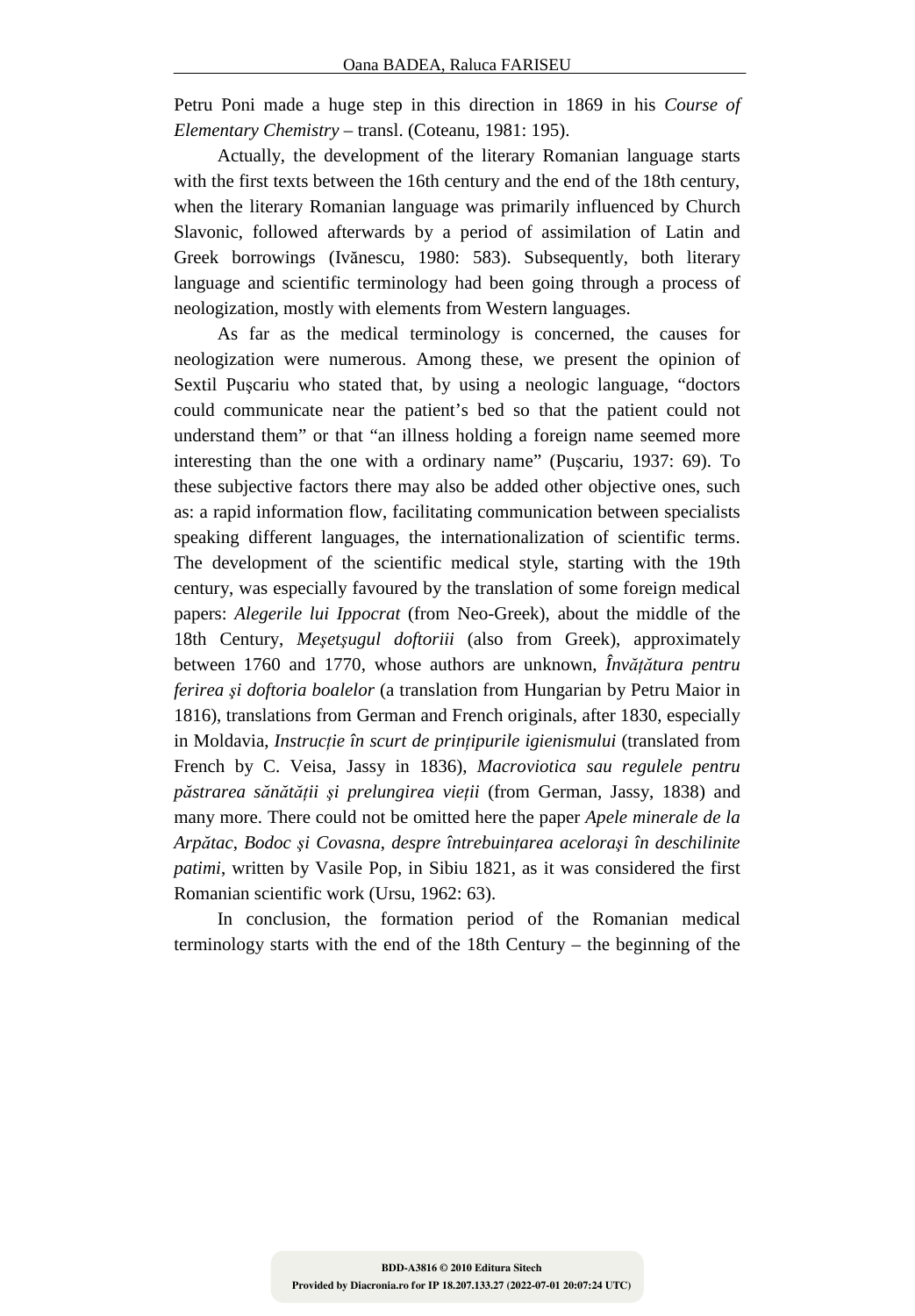19th century. The history of "medical art" reveals that until 1760 there had been no medicine book written in Romanian, and, therefore, in order to make an inventory of the Romanian medical terms, it was necessary to study various sporadic medical annotations such as: lexicons, administrative papers or works of famous writers like Dimitrie Cantemir or Nicolae Mavrocordat.

# **3. Overview on the Structure of the Romanian Medical Terminology**

The linguists' interest is more and more often concerned with the study of terminologies. The surprise they experience when dealing with the variety of linguisitc realities is accompanied by the intention of trying to establish rules and criteria that may act towards a structuring and standardization of the lexical material provided by different scientific domains. As such, medical, legal, economic or linguistic terminologies represent only a few microsystems that linguists have dealt with over the last decades.

Due to the fact that most specialized terminologies are marked by interdisciplinarity, it is a normal thing for the linguists to be faced both with different and with similar lexical elements. Common features are explained through the existence of some crystallization methods, more or less identical within the study of specialized terminologies (Focault, 1996: 130). Diacronically speaking, we may observe that the medical terminology comprises, both in the 19th and 20th Centuries, approximately the same linguistic methods and sources. Thus, we have both the internal source, characterized (in the 18th Century, but especially in the 19th Century) by folk lexical elements, derivative lexical creations, periphrastic terms or calques: *a purcede îngreunată* (N.K., 1827: 117), *pierdere de copil* (Ibidem, p. 36), *obrinteala mătcii* (Ibidem, p. 88), *tusăros* (I.I., 1978: 349), or calques after Latin medical terms: *cercuire a sângelui/* 'circulation', *folcuțăle inimii/* 'ventricles', *gâlcile balelor/* 'salivary glands', *urechile inimii/* 'auricles' (apud Ursu, 1962: 68).

On the other hand, the structure of the Romanian medical terminology is enriched by the *external source*, namely the *neologisms*. From a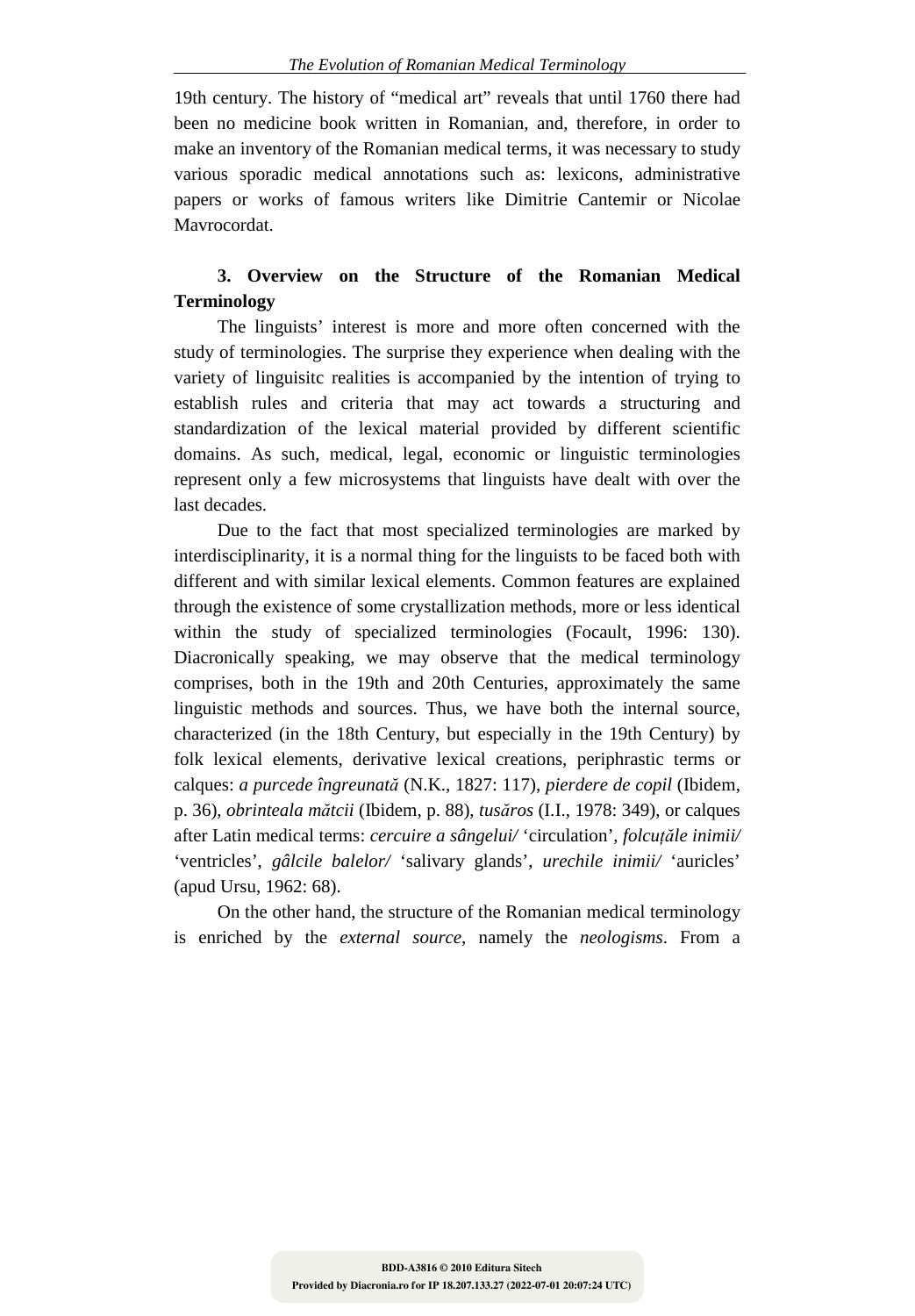sequential analysis on the medical terminology, we may notice that the greatest number is represented by the *Latin-Romance neologisms*, both *unadapted-Latinisms* (*balsamum peruvianum*, *gas carbonicum*, *gas azoticum*, *mentha piperita*, *natrium suphuratum*, *zyncum oxydatum*, *valeriana officialis*, etc.) and *adbapted* ones (*epidemie*, *colică*, *alveolă*, *auricul, respirație, etc.*). Within medical terminology, most of the anatomic terms, names of some illnesses or medicinal plants are in Latin. In spite of this fact, in the structure of the Romanian medical terminology there may also be found a numerous class of Greek-origin terms. In most modern languages, within specialized languages, there is a tendency to use borrowings from Classical languages. As a natural consequence, medical terminology contains a well-represented class of Neo-Greek elements. At the end of the 18th Century and the beginning of the 19th Century, especially in the works of Dimitrie Cantemir and the first authors of medical scientific papers, there may be found Greek-origin words like: *sfigmos*, *melanholie*, *organismos*, *flogosis*, *chicloforie*, etc. Neo-Greek neologisms are also preserved nowadays, among them being: *diaree*, *reumatism*, *gangrenă*, *lehuză*, etc.

Quite an interesting phenomenon during the evolution of the Romanian medical terminology is represented by the latinization of some Greek-origin terms, thus leading to the emergence of some Latin synonyms for the Greek terms. We present here some of these synonyms with double etymology (i.e. Greek and Latin): *glandă* (Gr. *aden*, *-os*, Lat. *glans*, -*ndis*), *mână* (Gr. *kheir*, *-iros*, Lat. *manus*), *lacrimă* (Gr. *dacryon*, Lat. *lacrima*), *limbă* (Gr. *glossa*, Lat. *lingua*), *sânge* (Gr. *haima*, *-atos*, Lat. *sangvis*, *-inis*), *măduvă* (Gr. *Myelos*, Lat. *medulla*), *rinichi* (Gr. *nephros*, Lat. *ren*, *renis*), *ombilic* (Gr. *Omphalos*, Lat. *umbilicus*), *venă* (Gr. *Phelps*, *phlebos*, Lat. *vena*), etc. Most of these medical terms are anatomic in nature, the Greek ones dating from the period of ancient Greece, when Hippocrates lived. Later on, when Latin people met the Greek civilization, they borrowed not only the medical knowledge but also its specific terminology.

The influence of French language contributed to the modernization of the Romanian literary language, both due to the common Romance origin of the two peoples, and also to their linguisitic relationship. Among other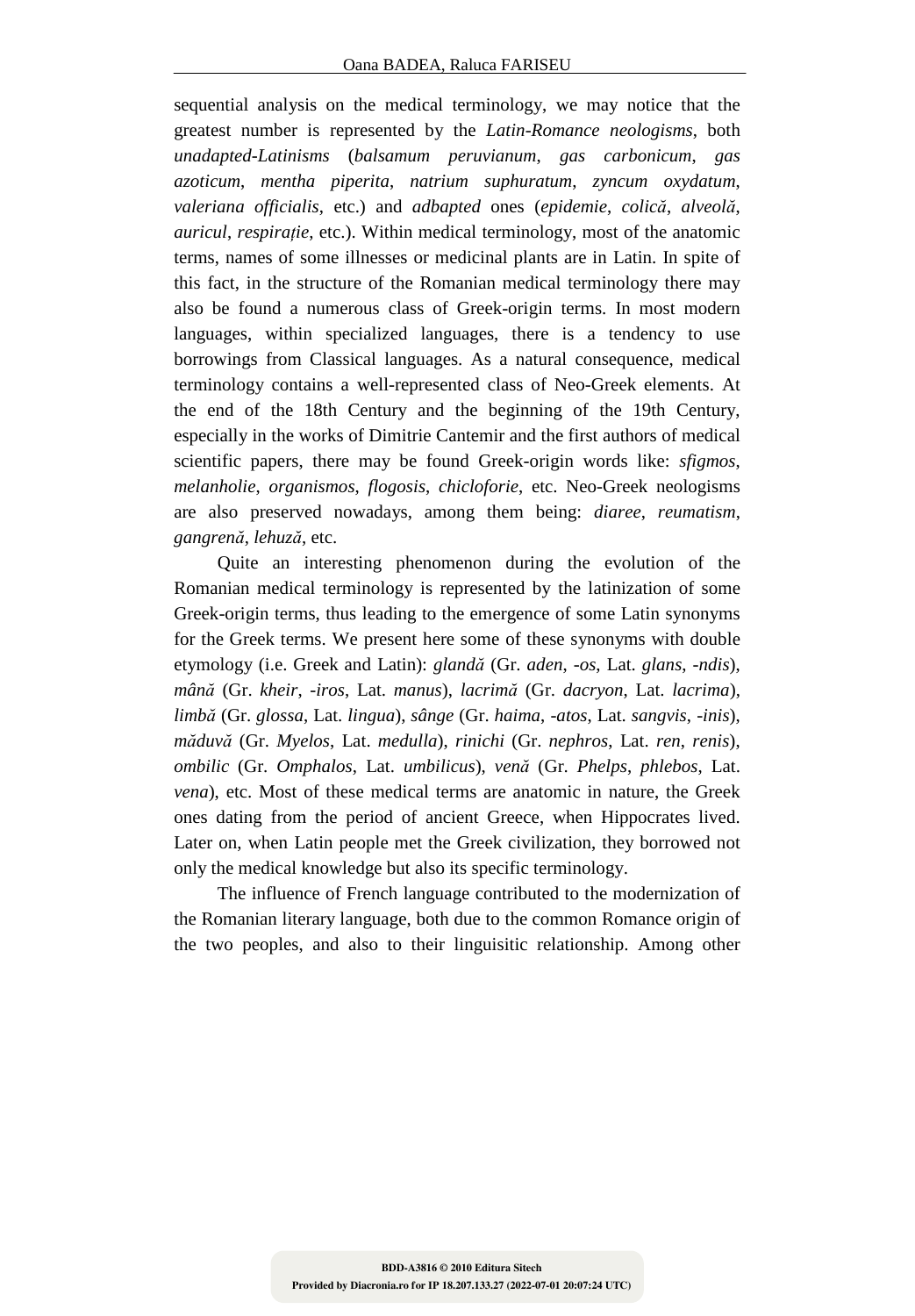causes of the massive influence exerted by French over Romanian, there was the cultural prestige of France as well as the economic and political relationships between the two countries (Munteanu, Țâra, 1978: 67). D. Macrea (1982: 74), in a presentation within the Congress of Romance Philology in Madrid, regarding the study of neologisms with French etymology, emphasized the fact that 27% of scientific and technical terms are solely of French origin.

Starting with the 19th Century, French had a significant influence not only on the Romanian literary language, but also on the medical terminology. Therefore, terms like *dietă* (< fr. *diète*), *icter* (< fr. *ictère*), *colon* (< fr. *côlon*), *medicament* (< fr. *médicament*), *pansament* (< fr. *pansement*), *stomatologie* (< fr. *stomatologie*), etc. entered Romanian medical terminology and continue to be very often used even at present. The terms *abdomen* and *absorbtie*, registered in the *Dictionary of the Romanian Language* released by the Romanian Academy are also found in Vaillant's *Vocabulary* – 1839 (Seche, 1966: 43-44). We should also mention the medical terms having a Francophone source pertaining to the "Latin cultural substrate" or the so-called "patterns" that became universal in the  $19<sup>th</sup>$ Century: *anorganic* (< fr. *anorganique*), *contamina* (< fr. *contaminer*), *contagios* (< fr. *contagieux*), *curativ* (< fr. *curative*), *epidemie* (< fr. *épidémie*), *organ* (< fr.*organe*).

In the 19th Century, the number of neologisms and internationalisms was more or less under control because of the tendency to replace foreign medical terms by Romanian words – calques, derivatives, periphrases, etc. This can no more be taken into consideration at present, the attitude of reserve regarding neologisms being almost unperceivable within the Romanian linguistic area, and not only. If we take a retrospective look over the Romanian-English relations, we may state they these have favoured the entrance of English-origin neologisms within the Romanian language. Thus, starting with the 19th Century, there emerged translations of various famous English and American literary works. As far as the scientific domain, especially the medical one, the 19th Century represents a period of flourishment. Numerous Romanian people go to study medicine and work as doctors in England and America, while English and American doctors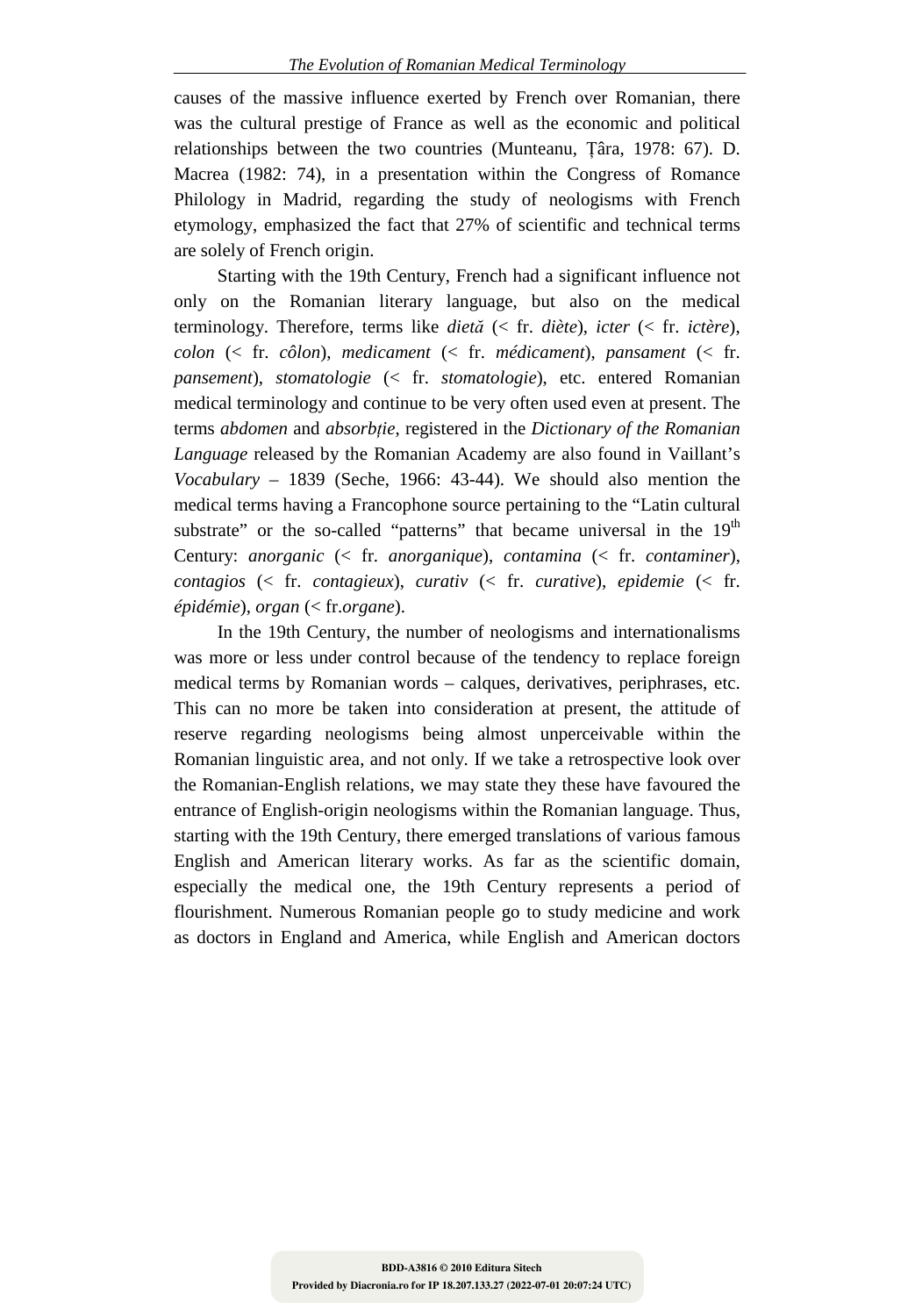come to live in our country. In 1842, the English oculist Meiler Bei performed surgeries for squint or deafness, while dr. J.B. Mawer from London was known as a good pediatrician, both living in Bucharest (Bercuş, 1981: 295). Doctor Mawer also played an important part during the Independence War (1877-1878), because together with his wife managed to impress the English press and the English people as well, and, due to their donations, they inaugurated a Romanian hospital. In the same manner, the English surgeons McNalty, Conolly, Stephens and Pattison worked in the Romanian hospitals during the same war, hospitals that had been entirely equipped by the English (Hope, 1977: 299).

At the end of the 19th Century, more and more Romanian doctors left for America and England in order to participate in conferences or congresses, even presenting their own scientific articles on medical themes. As a consequence of the translations of English medical papers into Romanian, there was possible not only the transmission of information but also the acquisition of a considerable number of neological medical terms of English origin. If in the 19th Century, the diffusion of the English-origin terms was quite reduced, in the 20th century, and especially in the last decades, we are faced with a real "invasion" (not used here with a ngative meaning) of these neologisms. In time, doctors' tendency to use the French language has dropped, as nowadays the English language is primarily used both for abstracts and *in extenso* articles as well. We will often find in the scientific medical reviews English notes, translations or explanations: *textul de semnificație bilateral/two-tailed signficance test* (RMChi, 1998: 130), *non-microcelular/nonsmall-cell* (RMChi, p. 129), *pe molar se utilizează claveta sau inlay-onlay înşurubat pe coroană* (RMS, 1999: 45), *în cazul*  grefelor cross-face (RMChi, p. 199), opacități imprecis conturate/snow*falke* (RMChi, p. 32), *focar de microcalcificări grupate cluster* (RMChi, p. 33), *tehnicile light-scattering prin laser* (RMChi, p. 54), etc.

It is also interesting mentioning the fact that English medical terminology has taken, in its turn, the Latin and Greek terms, keeping their unaltered form in most cases: the *adductor*, *brevis*, *longus*, *magnus*, *flexor carpi radialis* muscle, etc (Merriam Webster Dictionary Online, 2010).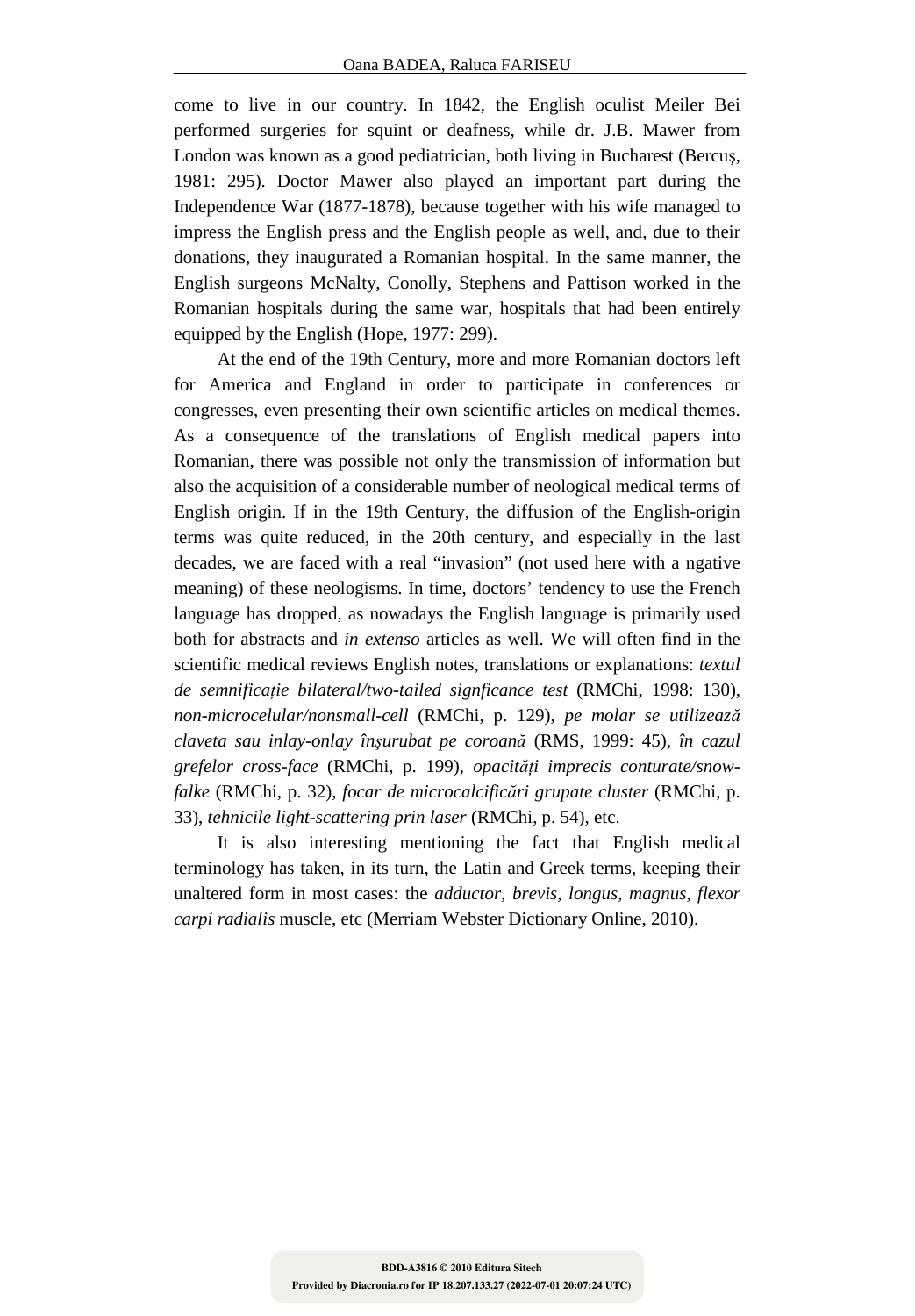### **4. Conclusions**

In general, medical terminology is characterized by a various and rich number of terms, both regarding their form, diffusion or frequency, and also their origin. Moreover, in the 20th Century we may easily notice the constant presence of some new lexical elements in the medical terms corpus already fixed during the last centuries. A consequence of this accumulation of neologisms is that we are faced now with a real medical neolanguage, together with another characterisitic of present medical terminology, namely the tendency of internationalization**,** through the impressive number of internationalisms, represented by Latinisms and Anglicisms**.** These terms facilitate the accurate decoding of the medical message by medicine specialists who speak different languages.

Starting with the second half of the 20th Century, medical terminology has been considerably enriched by the English lexical element. This fact only strengthens our belief that Romanian medical terminology represents a linguistic territory in a continuous process of moulding and renovation.

### **BIBLIOGRAPHY**

- Bercuş, P.I., *Pagini din trecutul medicine româneşti*, Bucureşti, Editura Medicală, 1981
- Cantemir, Dimitrie, *Istoria ieroglifică*, *I-II*, Bucureşti, Editura Minerva, 1978.
- Coteanu, Ion, *Stuctura și evoluția limbii române (de la origini până la 1860*), Bucureşti, Editura Academiei Române, 1981.
- Deroy, Louis, *L'emprunt Linguistique*, Paris, Societé D'edition "Les Belles Lettres", 1956.
- Focault, M., *Cuvintele şi lucrurile*, Bucureşti, Editura Univers, 1996.
- Hope, John, *British Medical Relief Operation in Romania During the War of Independence*, in "Revue des etudes sud-est européens", t-XV, 2, janvier-mars, 1977.

Ivănescu, G., *Istoria limbii române*, Iaşi, Editura Junimea, 1980.

Macrea, D., *Probleme ale structurii și evoluției limbii române*, București, Editura Științifică și Enciclopedică, p. 72-81, 1982.